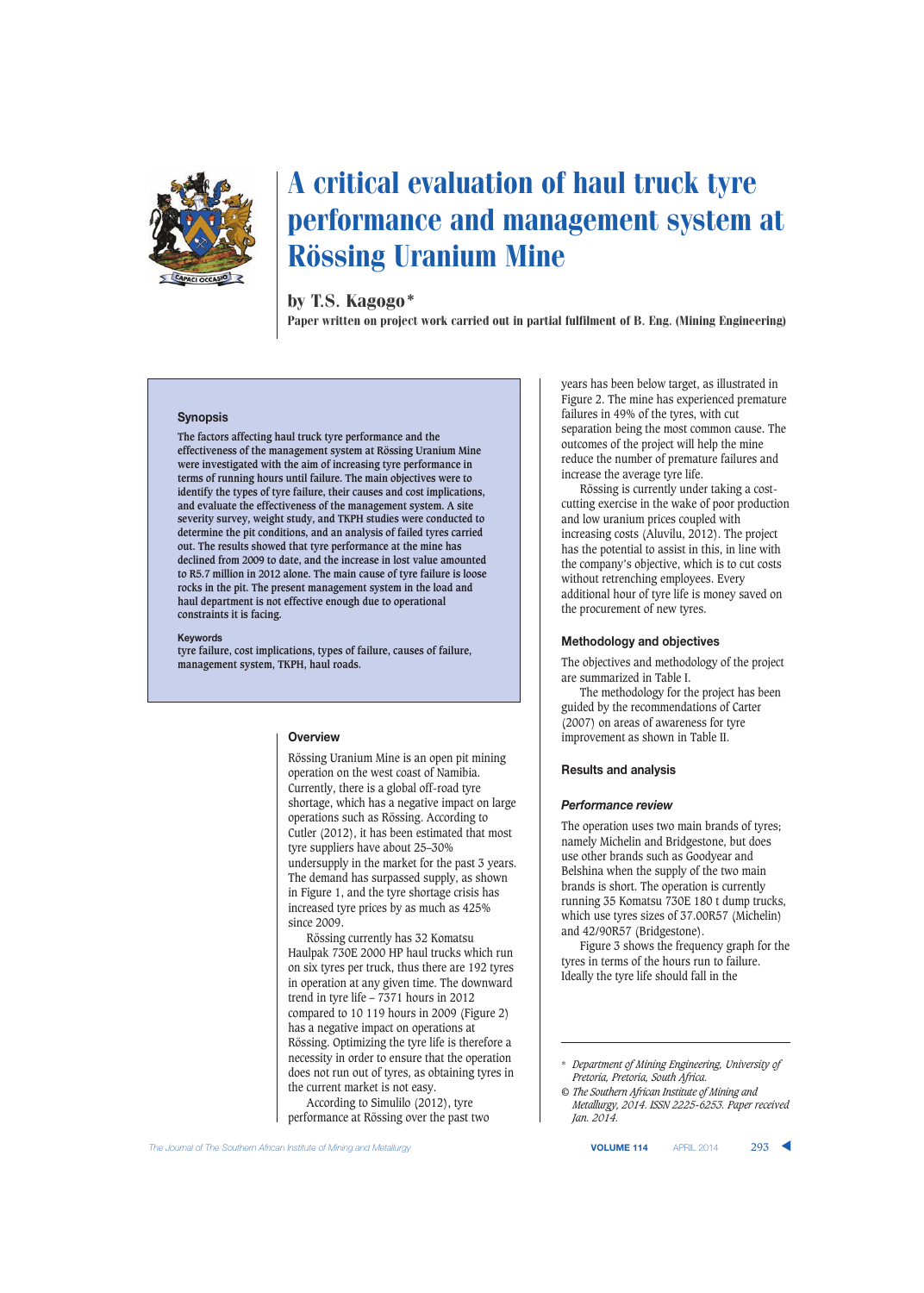

**Figure 1—Global tyre supply and demand (Cutler, 2012)**



**Figure 2—Tyre performance over the past 7 years**

| Table I<br><b>Objectives and methodologies</b>                      |                                                                                                                                                                                                                          |  |
|---------------------------------------------------------------------|--------------------------------------------------------------------------------------------------------------------------------------------------------------------------------------------------------------------------|--|
| Objective                                                           | Methodology                                                                                                                                                                                                              |  |
| Conduct a market analysis on tyres.                                 | Literature review                                                                                                                                                                                                        |  |
| Do a performance review                                             | • Data collection<br>• Data analysis                                                                                                                                                                                     |  |
| Determine types of tyre<br>failure at Rössing                       | · Data collection<br>· Data analysis                                                                                                                                                                                     |  |
| Identify and investigate possible<br>causes of tyre failure         | • Road severity survey<br>• Loading area investigation<br>. Tipping area severity survey<br>• Weight study<br>• TKPH study<br>• Interviews with the necessary<br>personnel<br>• Observation of general pit<br>conditions |  |
| Determine cost implications<br>of tyre failure                      | • Data collection<br>• Data analysis                                                                                                                                                                                     |  |
| Evaluate the effectiveness of the<br>Rössing tyre management system | • Operator questionnaire<br>• Interview with necessary<br>personnel<br>• Data collection and analysis                                                                                                                    |  |
| Identify areas of awareness                                         | Analysis and recommendations                                                                                                                                                                                             |  |

10 000–12 000 hour interval to maximize tyre performance. However, in 2009 only 48% of tyres reached that interval, and only 18.7% and 2.5 % in 2011 and 2012, respectively. In 2011 and 2012 no tyres reached a life of more than 12 000 hours. In 2012 and 2011 most of the failures occurred between 6000 and 10 000 hours. 2009 has been chosen as a baseline year to compare 2011 and 2012 results because it is the best performing year over a 7-year period.

| Table II                                                       |                                                                                                                                                                                                                                                                                                                                                                   |  |  |
|----------------------------------------------------------------|-------------------------------------------------------------------------------------------------------------------------------------------------------------------------------------------------------------------------------------------------------------------------------------------------------------------------------------------------------------------|--|--|
| Areas of awareness for tyre life improvement<br>(Carter, 2007) |                                                                                                                                                                                                                                                                                                                                                                   |  |  |
| Awareness area                                                 | Possible actions to Improve awareness<br>area                                                                                                                                                                                                                                                                                                                     |  |  |
| Driver awareness                                               | • Make operators aware of the supply<br>situation<br>• Solicit input on areas of improvement<br>• Provide incentives for improvements                                                                                                                                                                                                                             |  |  |
| Haul road design                                               | • Super-elevation in corners (if supers<br>aren't possible, reduce speed)<br>• Identify and remove soft spots in roads<br>• Optimal road crown is 3%                                                                                                                                                                                                              |  |  |
| Air pressure maintenance                                       | • Conduct regular pressure checks, with<br>immediate pressure corrections<br>· Daily preferred, weekly necessity<br>• Install new O-rings and hardware when<br>mounting<br>• Inspect/change/repair cracked wheels<br>and components<br>• Inquire with dealer about temperature/<br>pressure monitoring<br>• Analyse air pressure documents just like<br>any other |  |  |
| Mechanical maintenance                                         | • Check alignment<br>• Check suspension components<br>· Use 'rock knockers'<br>• Rectify problems immediately                                                                                                                                                                                                                                                     |  |  |
| Tyre and rim inspection                                        | • Driver walk-around (train drivers what to<br>look for)<br>· Rim inspection for cracks or flange<br>damage<br>• Inspect valve hardware                                                                                                                                                                                                                           |  |  |
| <b>TKPH</b> management                                         | · Total GVW adherence (no overloading is<br>acceptable)<br>• Adhere to speed limit                                                                                                                                                                                                                                                                                |  |  |
| Support equipment                                              | • Proper and effective use of graders and<br>rubber-tired dozers<br>• Equipment should be assigned to<br>shovels<br>· Driver radio communication of spills and<br>road damage<br>• Fix problem areas immediately                                                                                                                                                  |  |  |
| Analyse scrap tyres                                            | • Analyse history of scrap tires<br>• List types of damage<br>• List vehicles with multiple tire failures<br>· Examine shift performance (individual<br>crews with problems; night vs. day)                                                                                                                                                                       |  |  |
| Establish performance<br>committee                             | · Involve cross-section of mine in<br>joint efforts<br>• Plan consistent meeting schedule<br>• Make assignments for change; follow up<br>for corrections                                                                                                                                                                                                          |  |  |
| Communicate and report                                         | · Issue consistent, visible reports of<br>efforts<br>· Issue consistent, visible reports of<br>progress<br>· Solicit suggestions.                                                                                                                                                                                                                                 |  |  |

## *Types of tyre failure*

Figure 4 summarizes the different types of tyre failure experienced at Rössing. Any of these modes of failure can occur at any time in the tyre's lifespan except worn out which usually occurs at the back end of the service life of the tire. The biggest challenge the mine is facing is the fact that there is no system to identify specific areas in the pit where a particular tyre fails, hence the 'hot spots' where most tyre failures occur cannot be identified. This situation has made prioritizing specific areas in the pit for more attention and ascertaining the exact causes of tyre failure a hard task.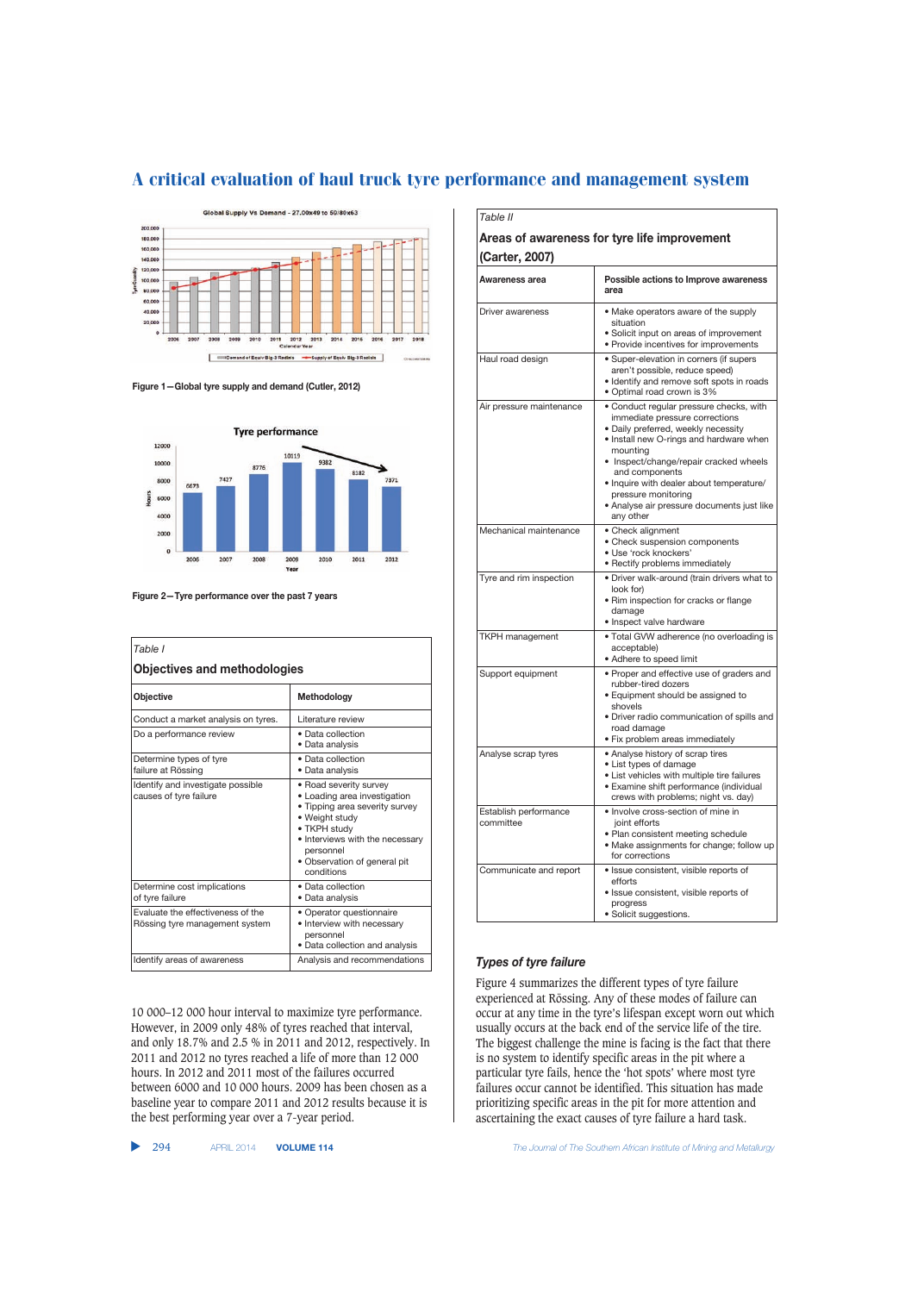

**Figure 3—Frequency graph for average tyre hours**



**Figure 4—Failure modes**

Most of the tyres failed from wear, which is the ideal situation as tyres usually have a lot of hours on them at the time of failure. In 2009 the fleet was a bit smaller than at present, but the fleet was the same for 2011 and 2012, which shows that more tyres were lost in 2012 than in 2011, indicating a drop in tyre performance as the operating truck hours were virtually the same for both years.

Figure 5 shows the average tyre life for each failure mode for 2009, 2011, and 2012. The mine uses the operate-tofailure system whereby a tyre is replaced with a new tyre only once it has failed. This system does not pose any safety hazard as the radial tyres only deflate at failure and do not burst. Worn-out failure mode is the ideal type of tyre failure as it carries more hours and maximizes tyre life more than the other types of tyre failure. Operational failure and product-related failure remain the modes of failure with the lowest average hours across all three years, and much should be done to limit those modes of failure.

## *Possible causes of failure*

Driving over rocks is the general cause of most tyre failures at Rössing. There is no reliable system to locate where the failures take place in the pit, as tyres do not necessary fail immediately on coming into contact with the rock but might fail a few hours or days later. A few areas have been identified as causing specific modes of tyre failure, and the results from the observations and measurements are discussed in detail below.

#### *Tons-kilometres per hour (TKPH)*

A tons-kilometres per hour (TKPH) study was done at Rössing Uranium Mine to ascertain whether the mine is

The Journal of The Southern African Institute of Mining and Metallurgy **VOLUME 114** APRIL 2014 **295 \ 2014** 

using the right tyres for the site conditions. TKPH causes tyre failure through heat separation and increased wear rate. The TKPH study was done only on the Michelin tyre and not the Bridgestone, but it was advised that the results for one brand are significant enough to determine the site conditions. Results (real site TKPH):

- $\blacktriangleright$  Front= 706
- ➤ Rear= 661.

The tyre in use is a 37.00R57 XDR B4 with a TKPH rating of 848, which means that the tyres on site are the right tyres; therefore the premature tyre failures are not due to the TKPH rating being exceeded. The results of the TKPH study are supported by the results of the weight study, which yielded the loading field data used in calculating the TKPH (TKPH = Average tyre load x Average truck speed).

#### *Road corners*

Road corners can be a source of tyre damage but this was not covered in the road severity survey, and an observation exercise was conducted to assess the conditions.

Figure 6 illustrates loose rocks on the shoulder of a berm at a traffic circle and in a turn, which are a source of sidewall cuts. Figure 7 shows partially buried rocks in a turn, which are also a source of sidewall cuts and are not easily visible. The turning radius of the corners is within the mine standards, but the main concern is the loose rocks in the corners as the mine lost six tyres in 2012 due to sidewall cuts. The corners need to be constantly dressed with sand and loose rocks removed, and operators should take care not to cut corners and expose the tyres to rocks.

#### *Loading and tipping areas*

Loading and tipping areas are among the areas that have the highest potential to cause tyre damage as they are a source of loose rocks that trucks can drive over. Rössing has two main



**Figure 5—Average hours per failure**



**Figure 6—An example of loose rocks in a turn, with a truck about to cut a corner**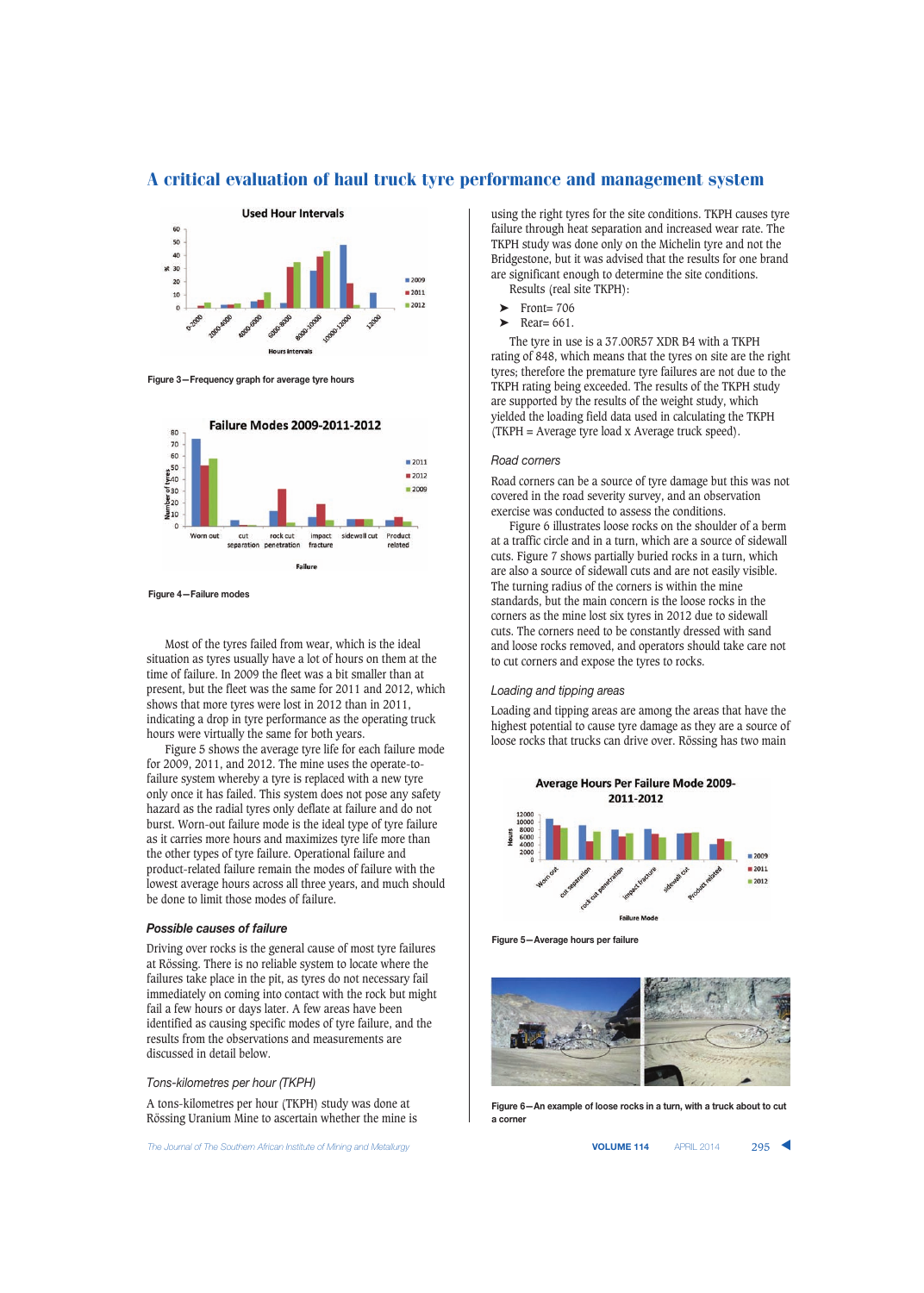

**Figure 7—Sidewall cut rocks in a turn**

loading areas; namely the stockpiles and the blasted muckpiles in the pit. The two loading areas are serviced by shovels and front-end loaders with auxiliary equipment such as dozers for clean-up.

Figure 8 shows a typical loading area condition at Rössing with loose rocks. Loose rocks are inevitable in the loading area, but should be cleaned up regularly and truck operators should not reverse into a loading area that contains loose rocks. Due to operational constraints, auxiliary clean-up equipment is not always available but effort should be put into keeping the area clean. The shovel operator should also practice a culture of cleaning the area regularly when the clean-up dozers are not available.

#### *Haul roads*

A site severity survey was done to determine the pit conditions, including the haul road.

The severity ratings are from 1 to 5, with 5 being the best condition and 1 the worst. Not all the categories are of significance to tyre failure, such as water and road width. The categories of high significance for tyre performance are spillage, gradient, banking, aggregates, undulations, and hammering, which all play a role in how the tyre fails and its wear rate.

Spillage has a rating of 2, which means that around 50% of the haul road on average is covered with spillage and the rock size is in excess of 75 mm, which is large enough to cause tyre failure by modes such as rock cut penetration. Aggregates also have a rating of 2 and pose the same threat to tyres as spillage does. The gradient is rated 2 (about 10% both uphill and downhill), which can cause heat build-up in the tyre leading to failure through heat separation.

Banking and hammering are of less concern as they have ratings of 3, which is good in the current state as tyres are subjected to shock less than 10% of the time and less than 50% of the roads have banking. Undulation is the biggest concern, with a rating of 1 due to the presence of undulations every 3 m. Undulations on the haul road causes payload spillages as well as a slight heat build-up in the tyre. Figure 9 shows an undulating portion of an in-pit haul road, clearly illustrating the severity of the situation.

Figure 10 shows an example of spillage on the in-pit haul road, which also is a major problem as it is a source of loose rocks that cause operational failures such as cut penetration.

#### *Cost Implications*

The cost implication of premature tyre failure is based only on the remaining value in the planned tyre life, which constitutes a direct cost incurred. There are other added costs



**Figure 8—Loading area with loose rocks**

| Table III                                    |                    |                |                                                                        |  |
|----------------------------------------------|--------------------|----------------|------------------------------------------------------------------------|--|
| Overview of in-pit haul road severity survey |                    |                |                                                                        |  |
| Category<br>code                             | Category           | Rating         | Comment                                                                |  |
| CL493                                        | Spillage           | $\mathfrak{p}$ | Spillage over 50% of the haul road,<br>size in excess of 75 mm         |  |
| CI 494                                       | Gradient           | 2              | Gradient over 10% either uphill/downhill                               |  |
| CL495                                        | Banking            | 3              | Less than 50% of roads have banking                                    |  |
| CL496                                        | Aggregates         | 2              | Aggregates cover 50% of the width<br>of the haul road (over 25 mm)     |  |
| <b>CL497</b>                                 | Firmness           | 3              | Sinkage is not in main working areas<br>and is not affecting the tyres |  |
| <b>CL498</b>                                 | Water              | 3              | Standing water does not cause<br>damage to the tyres                   |  |
| CL499                                        | <b>Undulations</b> | 1              | Undulations every 3 m                                                  |  |
| <b>CL500</b>                                 | Hammering          | 3              | Tyres are subjected to shock<br>damage less than 10% of the time       |  |
| CL501                                        | Road width         | $\mathfrak{p}$ | Equal to twice the width of a<br>single truck                          |  |



**Figure 9—Undulation of in-pit haul roads at Rössing**

▲

296 APRIL 2014 **VOLUME 114** *The Journal of The Southern African Institute of Mining and Metallurgy*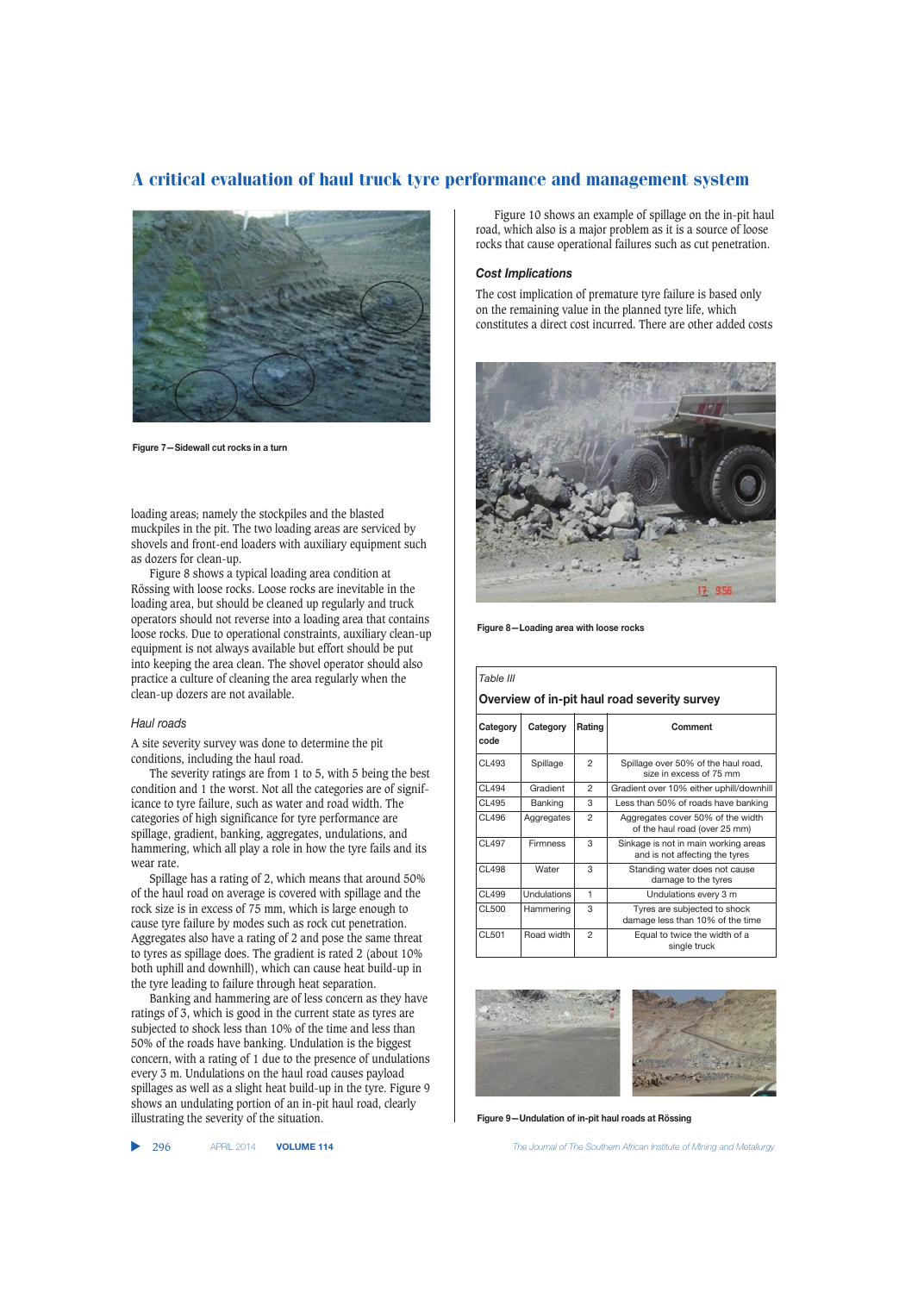

**Figure 10—Example of spillage on the in-pit haul road**

incurred on top of the direct cost, such as the labour cost involved in changing tyres more frequently. A single tyre can take up to 8 hours to change, depending on which position it is in. A further indirect cost is the lost production time incurred by tyre changes.

Figure 11 shows the remaining tyre value at failure for each type of tyre failure for 2011 and 2012. The highest cost was incurred due to rock cut penetration, which at R2 million is a 233.3% increase from R807 000 in 2011. Impact fracture is the other type of failure with increased lost tyre value from 2011 to 2012. Value lost due to failure by wear decreased from 2011 to 2012. No tyre value was lost in 2011 due to heat separation, while some value was lost due to heat separation in 2012. The highest costs are incurred through failure of tyres that have run the lowest number of hours which generally happens through premature failure.

The cost per hour is obtained by dividing the value of a new tyre by the life in hours. In 2011 cut separation incurred the highest cost of R47.03 per hour, while failure due to wear had the lowest cost of R15.24 per hour. In 2012 impact fracture had the highest cost per hour with R47.50 per hour, while wear was the lowest with R18.27 per hour. The cost per hour results indicate that cut separation was the most expensive failure mode in 2011, while in 2012 impact fracture was the most expensive.

The high cost per hour of premature failure is due to the low hours on the tyre at time of failure, while tyres that fail due to wear usually have had a long service, hence the low cost per hour. The average cost per hour for 2012 for all the failed tyres, irrespective of the failure mode, is R30.95 per hour, with the operational failures increasing the cost. The average cost is still well above the target cost of R24.00 per hour which is guided by the price of the new tyre and the target lifespan.

### *Load and haul tyre management system*

In the past, when the tyres were performing well, the load and haul management system had a bonus incentive for tyres, which engendered a positive attitude among the operators towards tyre preservation. Management also had more resources when it came to maintaining the roads, as Dust Aside was used more, which kept the haul roads in excellent condition. The load and haul tyre management is not highly effective due to different constraints that the

**The Journal of The Southern African Institute of Mining and Metallurgy <b>VOLUME 114 VOLUME 114 APRIL 2014** 297

department is facing. According to the superintendent of load and haul at Rössing (Fotolela, 2012) the department is facing constraints such as lack of operators and high production pressure, which leads to tyres getting minimum priority. Challenges facing the load and haul tyre management include:

- ➤ Passive management
- 
- $\triangleright$  No road maintenance programme<br> $\triangleright$  No specific tyre preservation progr No specific tyre preservation programme
- ➤ Low utilization of auxiliary equipment
- ➤ No system to identify point of failure in pit
- ➤ No record keeping of road maintenance
- ➤ Priority given to production at the expense of tyres.

According to Fotolela (2012) the department is working on addressing the challenges as tyre preservation has been identified as a high-priority area for 2013 in an effort to improve tyre performance.

#### **Conclusion**

The mining industry has been facing a tyre shortage for the past 8 years, with a peak in 2008, and suppliers are currently running about 25–30% undersupply in the market for the past 3 years, hence the shortage is not expected to decrease until 2018. The mine experienced an upward trend in tyre life from 2006 to 2009 in terms of average hours per tyre, with 2009 having the highest average tyre life of 10 119 hours, while a downward trend has been evident since then with 7371 hours in 2012. In 2012 operational failure was the major failure category, accounting for 49% of all failures, and had the lowest average hours. The biggest concerns in terms of possible tyre failures are the conditions of the haul roads condition and loading areas, as they are the major sources of loose rocks that cause premature failure. The mine lost R5.7 million due to tyre failure in 2012, which is an increase from R4 million in 2011. The operational failure category made up the bulk of the tyre value lost, accounting for 73% of the total. The maintenance side of the tyre management system is very effective, as tyre maintenance practice, storage, and monitoring are within the Rio Tinto standards. The load and haul side of the tyre management system is not as effective, as no proper road maintenance record is kept, and effective utilization of clean-up dozers is low. This is due partly to the constraints, such as a shortage of operators, that the department is facing.